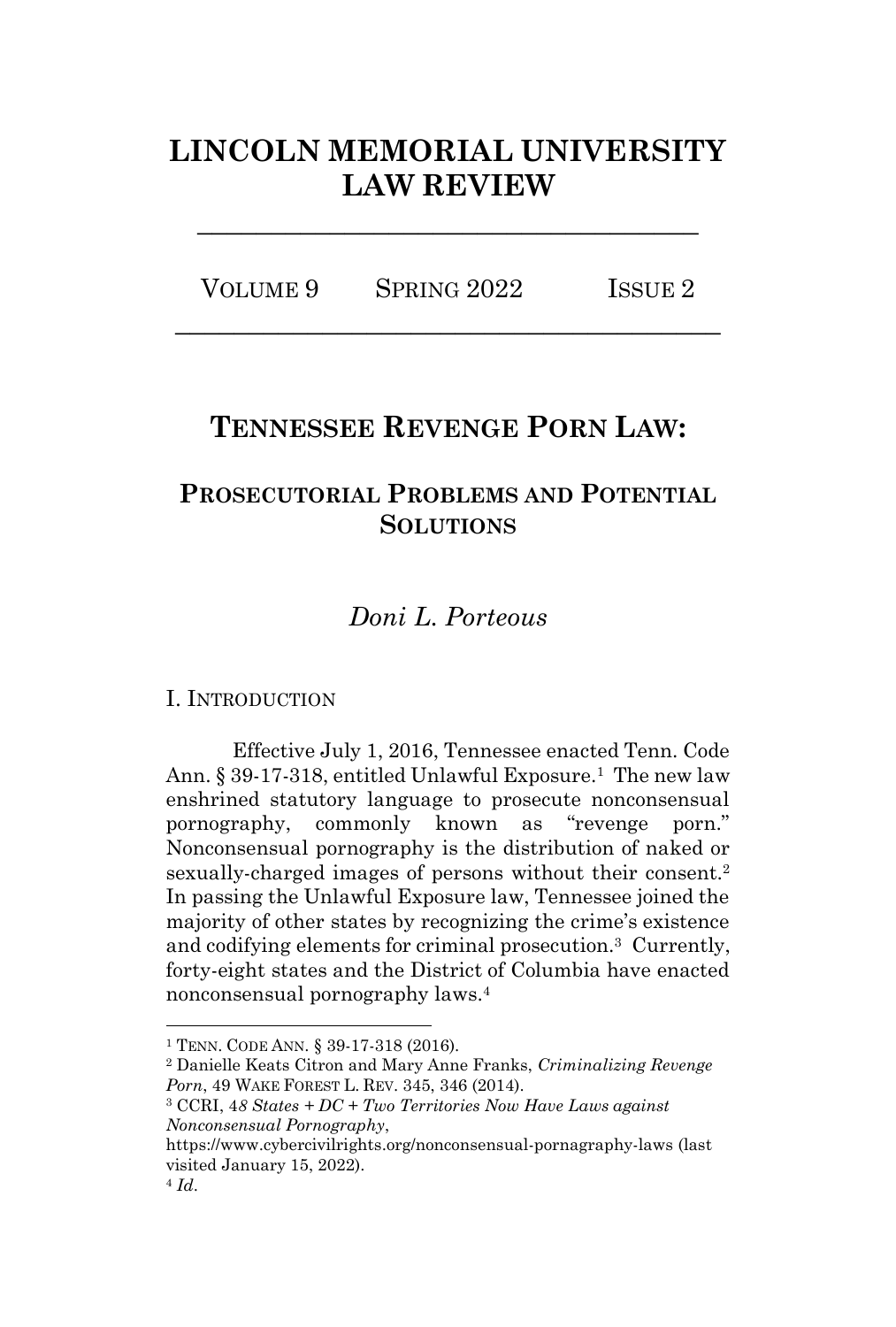The statutory language of *Tennessee Code Annotated* Section 39-17-318 reads:

> (a) A person commits unlawful exposure who, with the intent to cause emotional distress, distributes an image of the intimate part or parts of another identifiable person if:

> (1) The image was photographed or recorded under circumstances where the parties agreed or understood that the image would remain private; and

> (2) The person depicted in the image suffers emotional distress.

(b) As used in this section:

(1) "Emotional distress" has the same meaning as defined in § 39-17-315; and

(2) "Intimate part" means any portion of the primary genital area, buttock, or any portion of the female breast below the top of the areola that is either uncovered or visible through less than full opaque clothing.

(c) Nothing in this section precludes punishment under any other section of law providing for greater punishment.

(d) A violation of subsection (a) is a Class A misdemeanor.

Two terms are defined within the statute: "emotional distress" and "intimate part." Emotional distress uses the same definition found in the Tennessee statute for Stalking where "'Emotional distress' means significant mental suffering or distress that may, but does not necessarily, require medical or other professional treatment or counseling."<sup>5</sup> Intimate parts are named as "any portion of" the primary sexual characteristics of males and females (i.e., sex organs), buttocks, and female breasts "below the top of the areola." 6

Prosecutorial problems emerged where certain published images qualified for the spirit of the law yet did

<sup>5</sup> TENN. CODE ANN. § 39-17-315(a)(2) (2018).

 $6$  TENN. CODE ANN. § 39-17-318(b)(2) (2016). This phrase also appears in legislative canon regarding "adult establishments;" *see* TENN. CODE ANN. § 67-4-1201 and § 57-4-204.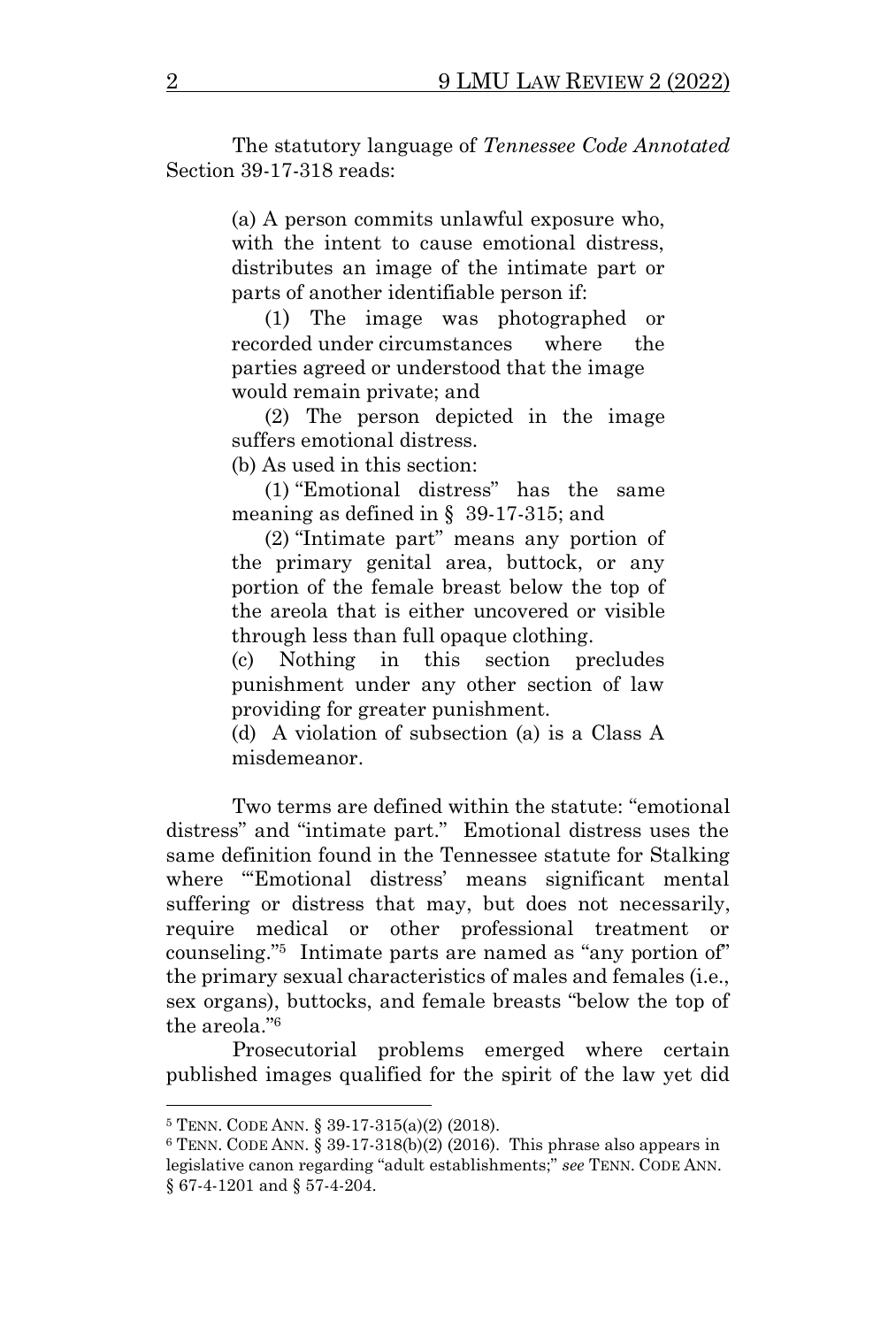not meet the letter of the law. Two such cases presented in the 20th Judicial District of Tennessee (Davidson County). "Alex" was subjected to nonconsensual pornography when a former partner distributed a picture of her anus to her family and workplace.<sup>7</sup> The judge expressed doubt during a preliminary hearing that the picture met the qualification of "identifiable person" as he believed the party must be identifiable within the four corners of the photograph.<sup>8</sup> Thus, the picture of a lone body part was believed by the Assistant District Attorney handling the matter to represent a problematic issue because the victim's face did not appear as an identifiable factor.<sup>9</sup>

The second case presented a reverse problem.<sup>10</sup> "Blake" was prominently identifiable in the distributed picture. With her knowledge, the defendant had taken a private cell phone photo of the victim engaging in oral sex with him. The victim's face was in full view, along with a portion of the defendant's penis—however, Blake's own intimate parts were covered.<sup>11</sup> The defendant openly referred to the victim in the caption when he shared this image via social media to his many followers. Implausibly, sexual acts are not expressly addressed under Tenn. Code Ann. § 39-17-318. A covered, but still identifiable, victim engaged in sexual activity does not meet the statutory language where his or her "intimate parts" are not strictly visible.

## II. ELEMENTS OF THE CRIME

Tennessee Pattern Jury Instructions outline three essential elements for the crime of Unlawful Exposure:

> (1) Defendant intended to cause emotional distress through distributing an image of the

<sup>7</sup> Email from Sarah Wolfson-Butler, Asst. Dist. Atty., to author (Apr. 3, 2018, 15:29 CT) (on file with author).

<sup>8</sup> *Id*.

<sup>9</sup> *Id*.

<sup>10</sup> Email from author to Sarah Wolfson-Butler, Asst. Dist. Atty. (Apr. 4, 2018, 07:49 CT) (on file with author).

<sup>11</sup> Interview with Jude Santana, Asst. Dist. Atty., in Nashville, Tenn. (Apr. 3, 2018).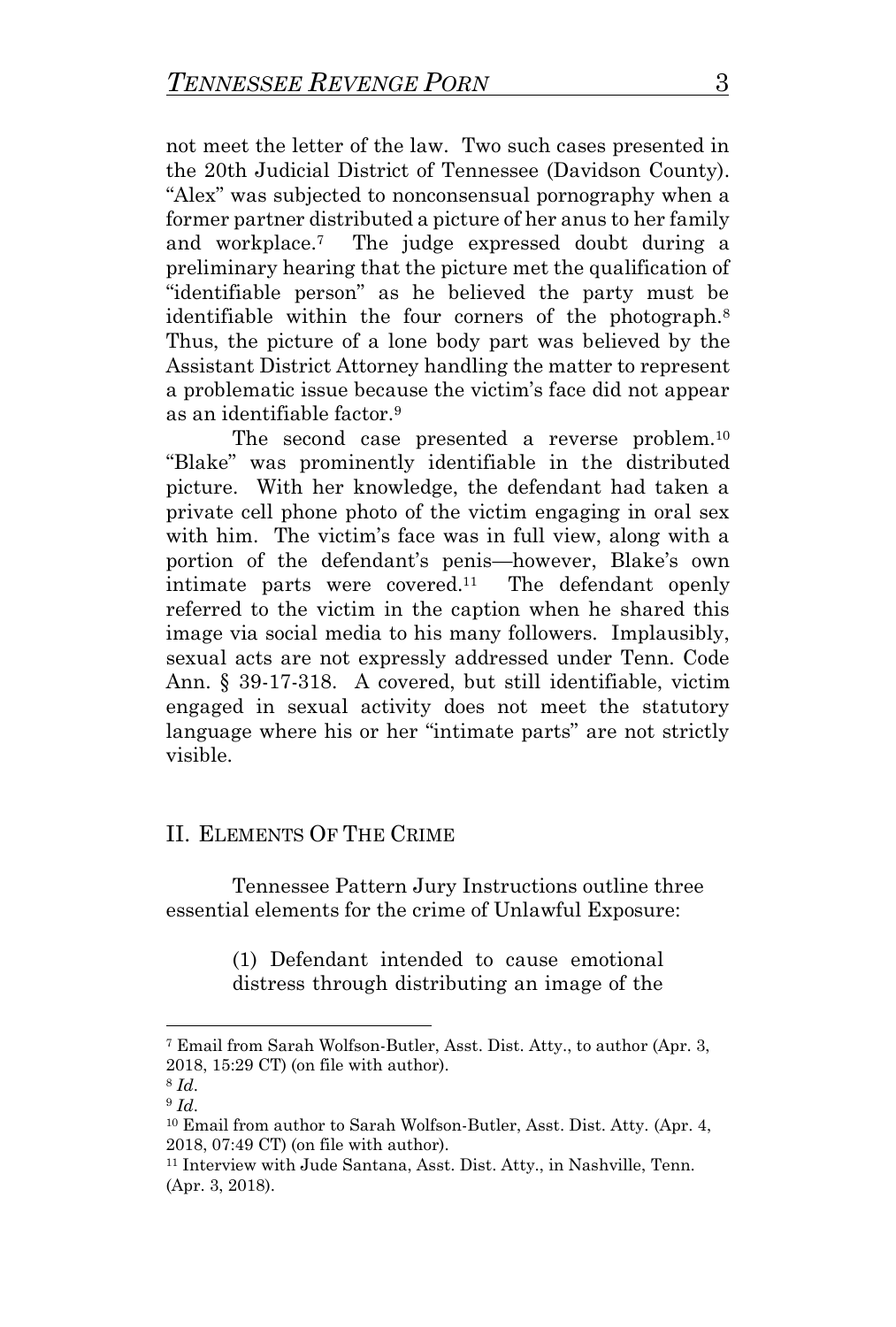intimate part or parts of another identifiable person; and

(2) The image was created under circumstances where parties agreed or understood the image would remain private; and

(3) The person depicted in the image suffered emotional distress.<sup>12</sup>

Elements (2) and (3) are relatively straightforward and present little room for misinterpretation. The "emotional distress" piece of element (3) referenced in the statute has the same meaning as in Tenn. Code Ann. § 39- 17-315 (Stalking).<sup>13</sup> The "emotional distress" section of the Stalking statute reads:

> Emotional distress" means significant mental suffering or distress that may, but does not necessarily, require medical or other professional treatment or counseling.<sup>14</sup>

Emotional distress is objectively measured by a reasonable person standard and subjectively where the victim did personally or *actually* experience significant mental suffering or distress.<sup>15</sup> As a required element for Unlawful Exposure, the victim must establish she or he individually suffered significant mental suffering or distress, where the objective standard of reasonable person is largely static.

Element (2) does not have a statutory standard establishing under what circumstances both parties would agree or understand such images would remain private. The analogous nonconsensual pornography statute in Illinois includes a reasonable person standard. It states:

> A person commits non-consensual dissemination of private sexual images when he or she:

<sup>&</sup>lt;sup>12</sup> COMMITTEE ON PATTERN JURY INSTR., 7 TENN. PRAC. PATTERN JURY INSTR., 39.09.

<sup>13</sup> TENN. CODE ANN. § 39-17-318 (2016).

<sup>14</sup> TENN. CODE ANN. § 39-17-315 (2018).

<sup>15</sup> *State v. Flowers*, 512 S.W.3d 161, 162 (Tenn. 2016).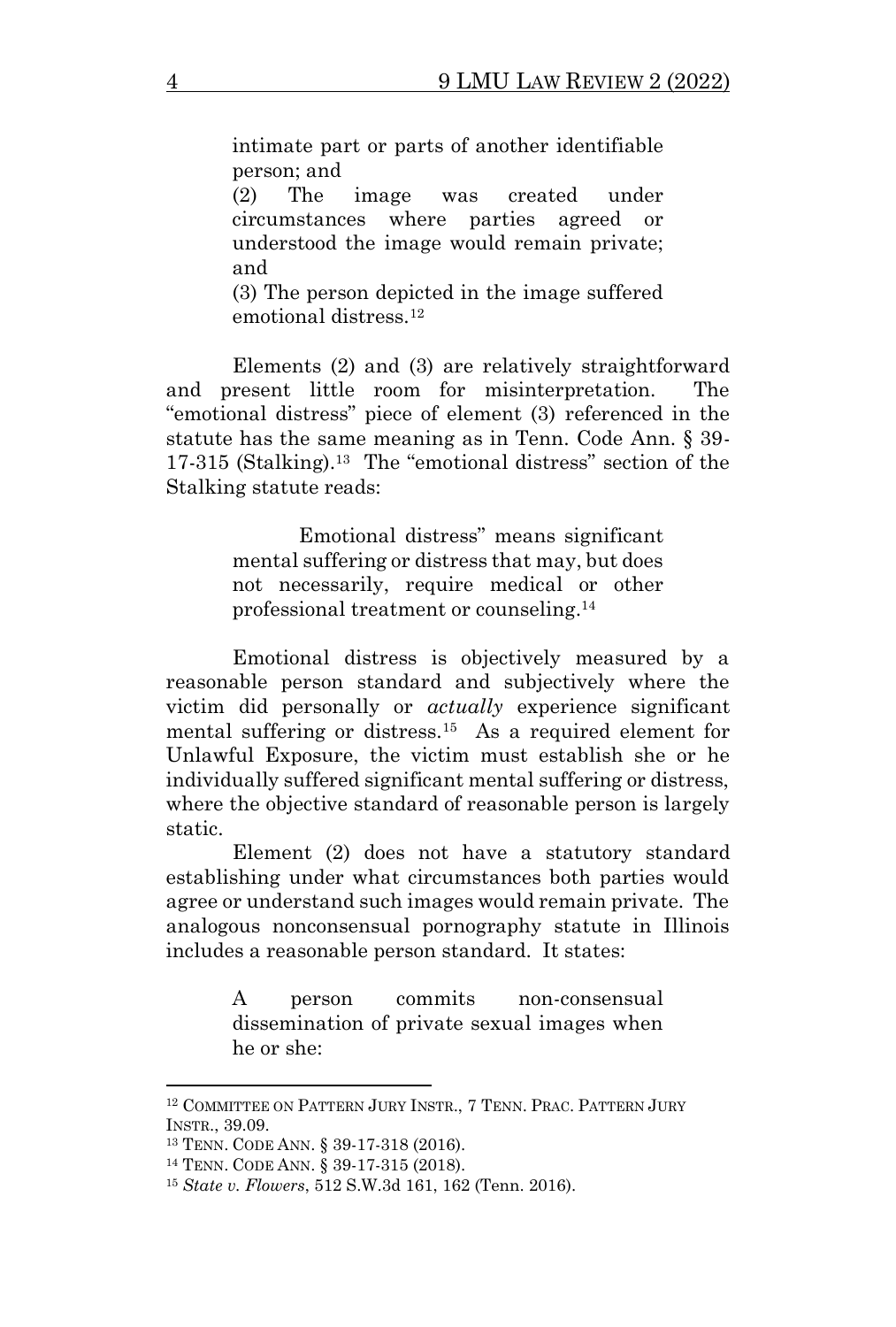. . .

(2) obtains the image under circumstances in which a reasonable person would know or understand that the image was to remain private; and

(3) knows or should have known that the person in the image has not consented to the dissemination.<sup>16</sup>

Tennessee does not include a reasonable person standard in its Unlawful Exposure statute. Thus, a victim must assert and articulate both parties' expectations of privacy to the trier of fact.

The most problematic language comes within Element (1) where a defendant "with intent to cause emotional distress, distributed an image of the intimate part or parts of another identifiable person."<sup>17</sup> Parsing out the specific statutory language, phrases will be addressed below, accordingly.

## A. "WITH INTENT TO CAUSE"

The word "intent" is defined within the jury instruction. It mirrors another Tennessee criminal statute which states:

> "Intentional" means that a person acts intentionally with respect to the nature of the conduct or to a result of the conduct when it is the person's conscious objective or desire to engage in the conduct or cause the result.18,19

Within the Unlawful Exposure statute, the above language does not appear to address the intentional nature in publishing the image, but rather the intentional purpose

<sup>16</sup> 720 ILL. COMP. STAT. ANN. 5/11-23.5 (2015).

<sup>17</sup> JURY INSTRUCTIONS, *supra* note 12.

<sup>18</sup> TENN. CODE ANN. § 39-11-106(a)(21) (2021).

 $19$  The word "conscious" appears in the language for Tenn. Code Ann. §  $39-11-106(a)(21)$ . In the pattern jury instructions, the word "conscience" appears under T.P.I.-Crim. 39.09. The two words are not analogous in nature, rather they are homophonic. Ideally, the Tennessee General Assembly should choose the most accurate word for their plain and intended meaning.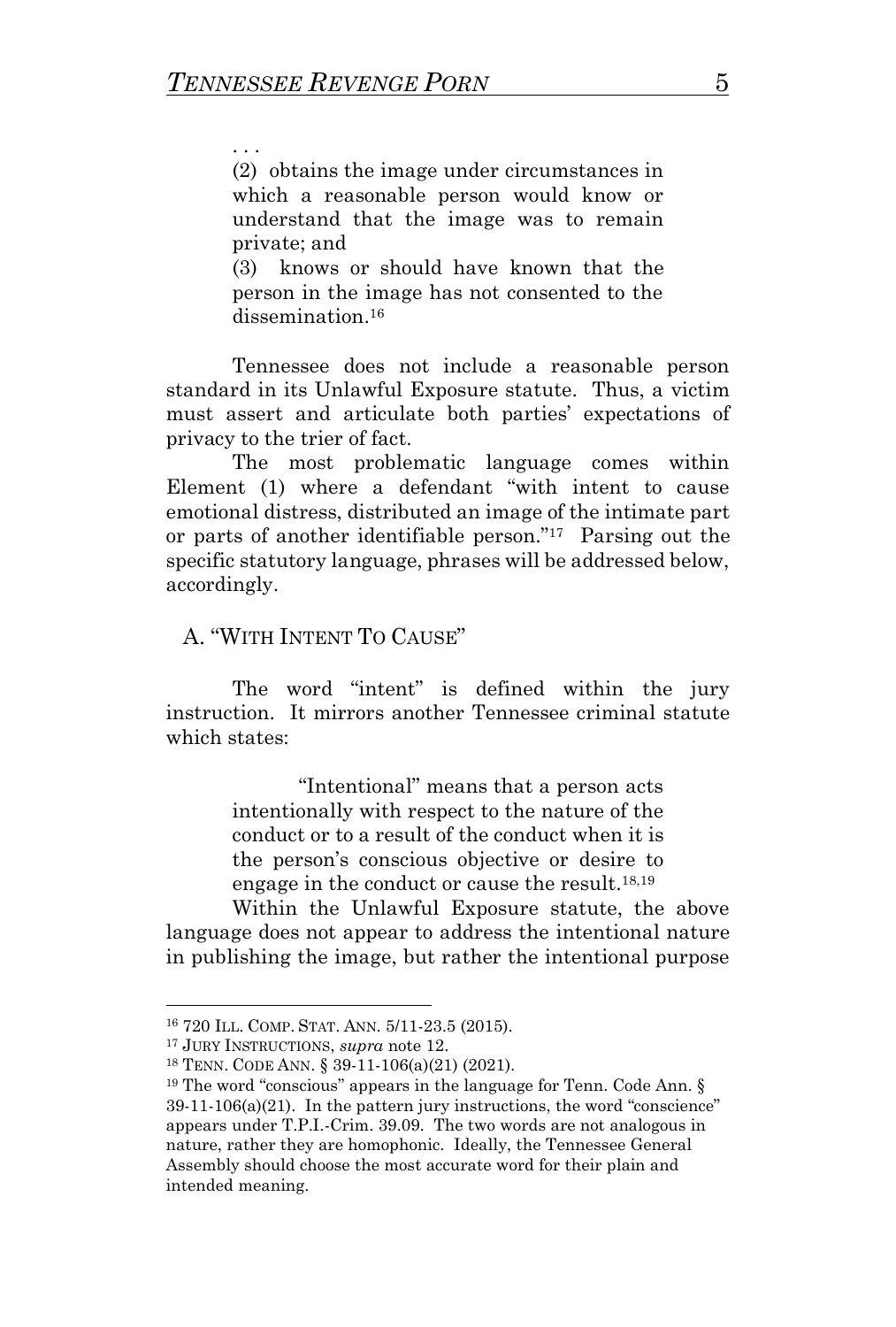of a conscious act or desire. To wit, the intentional act is to cause the victim emotional distress or the "revenge" piece of "revenge porn." As a statutory requirement to intentionally cause emotional distress, the statute does not expressly address otherwise-covered images where revenge is not the motivating factor. The "revenge" part of nonconsensual pornography acts as a scapegoat, colorizing the criminal act with soap operatic flair. However, perpetrators of this crime may not know the victim in any meaningful capacity, thus rendering "revenge" as an inoperable qualifier. Amusement or other gratification, not maliciousness, can be the overriding factor in publishing intimate images.<sup>20</sup> Indeed, a survey of admitted perpetrators who disseminated sexually explicit images without consent indicated some did so for amusement between friends and had no collateral intention to hurt the depicted victim.<sup>21</sup>

Requiring an intention to inflict emotional distress as an essential element of Unlawful Exposure infuses motive into the criminal act.<sup>22</sup> Assault, domestic assault, rape, and virtually all other victim crimes do not require motive as an element.<sup>23</sup> In these statutes, the *mens rea* term of "intentional" applies to the act itself, not the motivation behind the act. Even first degree murder, arguably the most egregious act that can be committed upon another, expressly disclaims a "culpable mental state" unless prosecuting as a premeditated and intentional killing.<sup>24</sup> Victim crimes, including Unlawful Exposure, should not force the victim to prove the motivations of the defendant—only that the act was committed intentionally, knowingly, or recklessly. Burdening a victim of nonconsensual pornography to prove a

<sup>20</sup> Asia A. Eaton et al., *2017 Nationwide Online Study of Nonconsensual Porn Victimization and*

*Perpetration: A Summary Report*, CYBER C.R. INITIATIVE 11 (June 12, 2017), 4.

https://www.cybercivilrights.org/wp-content/uploads/2017/06/CCRI-2017- Research-Report.pdf

<sup>21</sup> *Id*. at 19.

<sup>22</sup> Mary A. Franks, *Drafting an Effective "Revenge Porn" Law: A Guide for Legislators*, CYBER CIVIL RIGHTS, 7-8.

https://www.cybercivilrights.org/guide-to-legislation (last visited May 17, 2019).

<sup>23</sup> *See* TENN. CODE ANN. § 39-13-101 (2018); TENN. CODE ANN. § 39-13-111 (2018); TENN. CODE ANN. §

<sup>39-13-503 (2005).</sup>

<sup>24</sup> Tenn. Code Ann. § 39-13-202 (2019).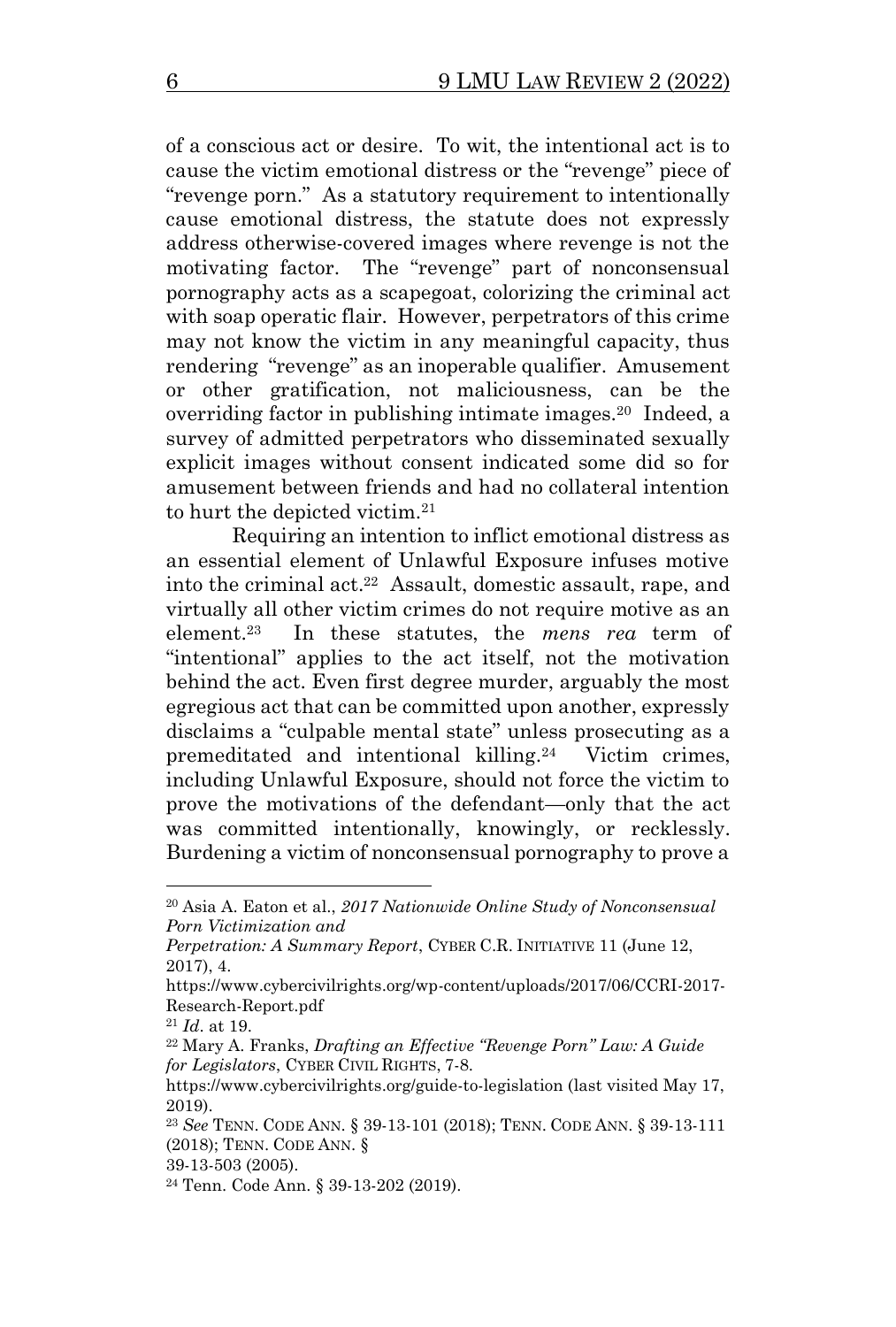defendant's motive serves to undermine and trivialize protection from a crime into determining *why* the crime was committed.<sup>25</sup>

## B. "INTIMATE PART OR PARTS OF ANOTHER"

Unlawful Exposure defines "intimate parts" within the statutory language as:

> [A]ny portion of the primary genital area, buttock, or any portion of the female breast below the top of the areola that is either uncovered or visible through less than fully opaque clothing.<sup>26</sup>

A specific gap within the prosecution of the Tennessee law stems from failing to address the depiction of sexual acts in Unlawful Exposure. As in the case of "Blake," a readily identifiable victim engaged in a sexual act is not addressed by the current wording of the statute. The intimate part shown in the photograph (defendant's penis) was not "of another." A defendant can consent *ad nauseam* to publishing their own private parts. Beyond running afoul of other laws, there is no Unlawful Exposure restriction to sharing one's own sexually explicit or intimate pictures. Yet, victims can experience the "significant mental suffering" required by the statute even when the nudity is not their own. Victims can endure psychological impact from nonconsensual pornography through loss of opportunities (work, education, intimacy), trauma from threats or taunts, humiliation, and heightened risk of suicide.<sup>27</sup>

The vast majority of states having nonconsensual pornography statutes include language covering the depiction of sexual acts under the umbrella of the law.<sup>28</sup>

<sup>25</sup> Cynthia J. Najdowski, *Legal Responses to Nonconsensual Pornography: Current Policy in the United States and Future Directions for Research*, 23 PSYCHOL. PUB. POL'Y & L. 154, 155 (2017).

<sup>26</sup> TENN. CODE ANN. § 39-17-318(b)(2) (2016).

<sup>27</sup> Mary Anne Franks, *"Revenge Porn" Reform: A View from the Front Lines*, 69 FLA. L. REV. 1251, 1285

<sup>(2017).</sup>

<sup>28</sup> *See* ALA. CODE § 13A-6-240; ALASKA STAT. ANN. § 11.61.120; ARIZ. REV. STAT. ANN. § 13-1425; ARK. CODE ANN. § 5-26-314; CAL. PENAL CODE §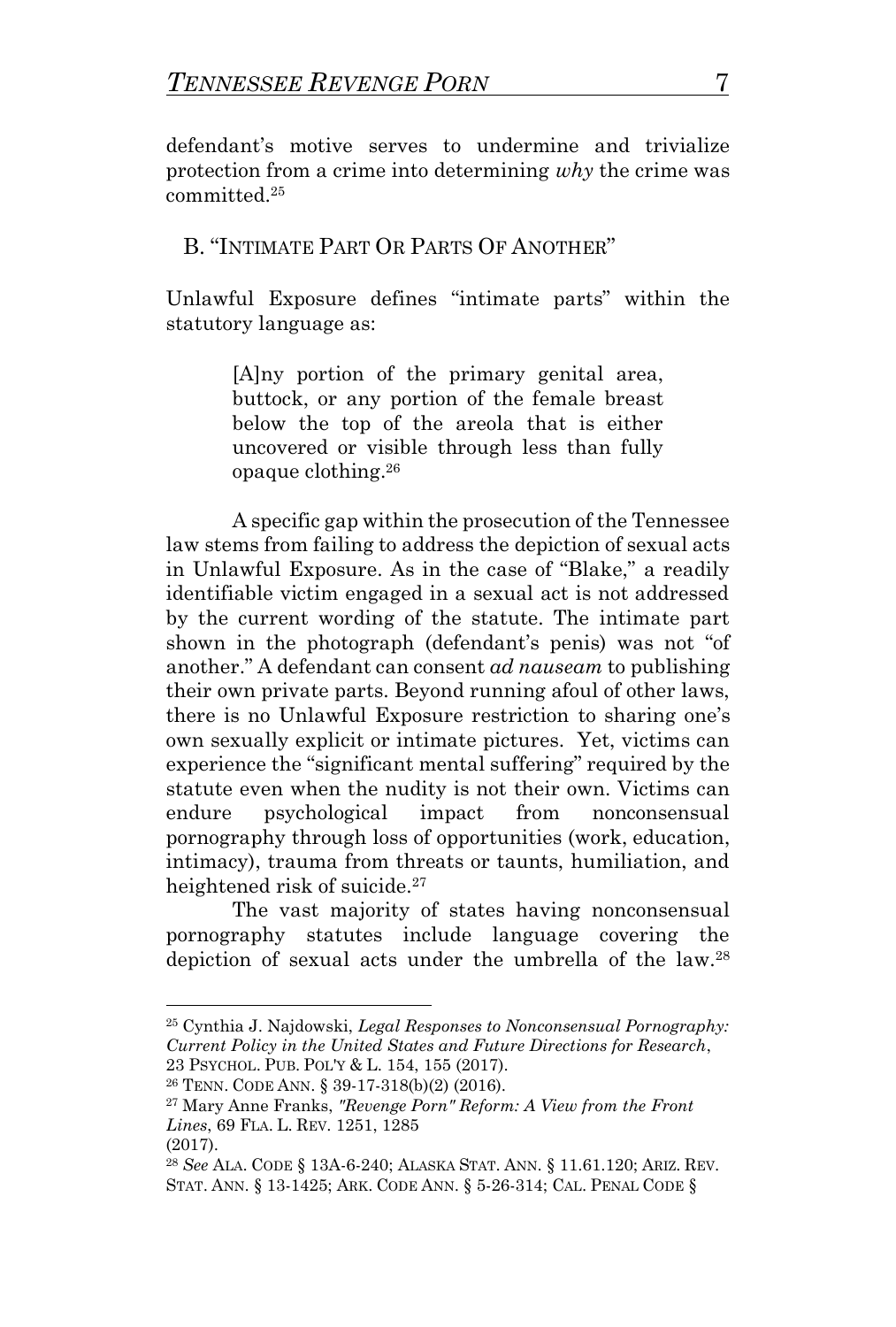Many of those statutes expressly define specific sexual actions to protect against misunderstanding and attacks on vagueness. Here again, Illinois uses pointed language to include sexual acts, sexual activity, and visible ejaculate on the victim.

> "Sexual act" means sexual penetration, masturbation, or sexual activity.

"Sexual activity" means any:

(1) knowing touching or fondling by the victim or another person or animal, either directly or through clothing, of the sex organs, anus, or breast of the victim or another person or animal for the purpose of sexual gratification or arousal; or

(2) any transfer or transmission of semen upon any part of the clothed or unclothed body of the victim, for the purpose of sexual gratification or arousal of the victim or another; or

(3) an act of urination within a sexual context; or

(4) any bondage, fetter, or sadism masochism; or

(5) sadomasochism abuse in any sexual

<sup>647(</sup>j)(4); COLO. REV. STAT. ANN. § 18-7-107; CONN. GEN. STAT. ANN. § 53A-189C; DEL. CODE ANN. TIT. 11, § 1335; D.C. CODE ANN. § 22-3051; FLA. STAT. ANN. § 784.049; GA. CODE ANN. § 16-11-90; HAW. REV. STAT. ANN. § 711-1110.9; IDAHO CODE ANN. § 18-6609; 720 ILL. COMP. STAT. ANN. 5/11- 23.5; IND. CODE ANN. § 35-45-4-8; IOWA CODE ANN. § 708.7; KAN. STAT. ANN. § 21-6101; KY. REV. STAT. ANN. § 531.120; ME. REV. STAT. tit. 17-A, § 511-A; MD. CODE ANN., CRIM. LAW § 3-809; MICH. COMP. LAWS ANN. § 750.145e; MINN. STAT. ANN. § 617.261; MO. ANN. STAT. § 573.110; MONT. CODE ANN. § 45-8-213; NEB. REV. STAT. ANN. § 28-311.08; NEV. REV. STAT. ANN. § 200.770; N.H. REV. STAT. ANN. § 644:9-a; N.J. STAT. ANN. § 2C:14-9; N.M. STAT. ANN. § 30-37A-1; N.Y. PENAL LAW § 245.15; N.C. GEN. STAT. ANN. § 14-190.5A; N.D. CENT. CODE ANN. § 12.1-17-07.2; OHIO REV. CODE ANN. § 2917.211; OKLA. STAT. ANN. TIT. 21, § 1040.13b; OR. REV. STAT. ANN. § 163.472; 18 PA. STAT. AND CONS. STAT. ANN. § 3131; 11 R.I. GEN. LAWS ANN. § 11-64-3; S.D. CODIFIED LAWS § 22-21-4; TEX. PENAL CODE ANN. § 21.16; UTAH CODE ANN. § 76-5b-203; VT. STAT. ANN. TIT. 13, § 2606; WASH. REV. CODE ANN. § 9A.86.010; W. VA. CODE ANN. § 61-8-28a; WIS. STAT. ANN. § 942.09; WYO. STAT. ANN. § 6-4-306.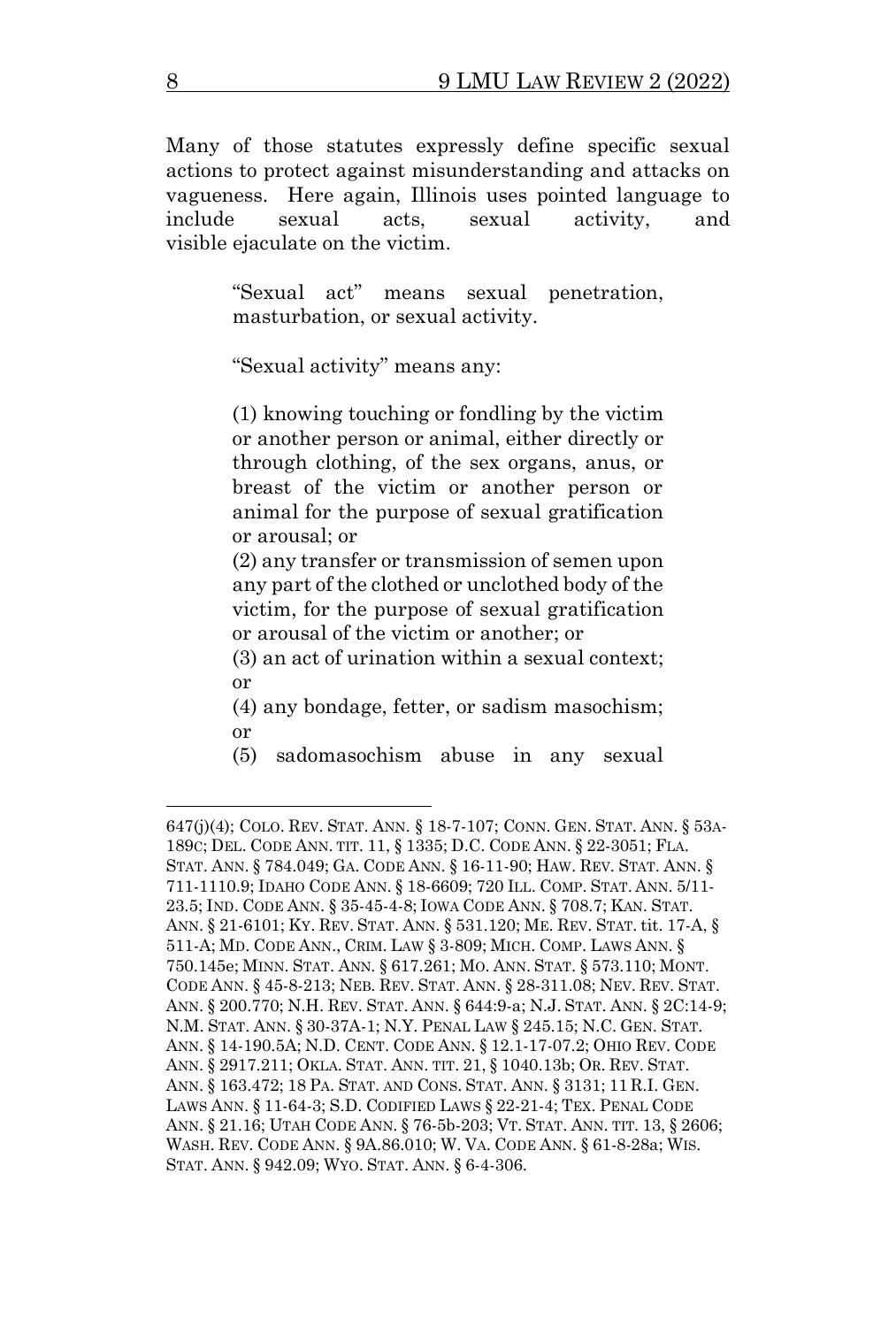#### context.<sup>29</sup>

Forty-five states and the District of Columbia have included language that covers sexual acts under their respective nonconsensual pornography laws. Tennessee provides its citizenry, including "Blake," no such protection.<sup>30</sup>

#### C. "IDENTIFIABLE PERSON"

"Blake" performing a sexual act was unprotected by Tennessee's Unlawful Exposure law despite her identifiability in the picture itself. However, "Alex" was reduced to a mere body part and not strictly identifiable within the four corners of the image. The defendant identified "Alex" when she was named in distributing the image to her family and workplace. Thus, "Alex's" anus, pruriently published to her close community, was therefore no longer unidentifiable even where her face was not part of the picture.

The Unlawful Exposure law does not define "identifiable" within the statute. Other states include language that clarify identifying factors can occur from within the image itself or from information transmitted along with the image. The Illinois statute provides express language perceiving that an individual may be identified

<sup>29</sup> 720 ILL. COMP. STAT. ANN. 5/11-23.5(a) (2015).

<sup>30</sup> *See* ALA. CODE § 13A-6-240; ALASKA STAT. ANN. § 11.61.120; ARIZ. REV. STAT. ANN. § 13-1425; ARK. CODE ANN. § 5-26-314; CAL. PENAL CODE § 647(j)(4); COLO. REV. STAT. ANN. § 18-7-107; CONN. GEN. STAT. ANN. § 53A-189C; DEL. CODE ANN. TIT. 11, § 1335; D.C. CODE ANN. § 22-3051; FLA. STAT. ANN. § 784.049; GA. CODE ANN. § 16-11-90; HAW. REV. STAT. ANN. § 711-1110.9; IDAHO CODE ANN. § 18-6609; 720 ILL. COMP. STAT. ANN. 5/11- 23.5; IND. CODE ANN. § 35-45-4-8; IOWA CODE ANN. § 708.7; KAN. STAT. ANN. § 21-6101; KY. REV. STAT. ANN. § 531.120; ME. REV. STAT.tit. 17-A, § 511-A; MD. CODE ANN., CRIM. LAW § 3-809; MICH. COMP. LAWS ANN. § 750.145e; MINN. STAT. ANN. § 617.261; MO. ANN. STAT. § 573.110; MONT. CODE ANN. § 45-8-213; NEB. REV. STAT. ANN. § 28-311.08; NEV. REV. STAT. ANN. § 200.770; N.H. REV. STAT. ANN. § 644:9-a; N.J. STAT. ANN. § 2C:14-9; N.M. STAT. ANN. § 30-37A-1; N.Y. PENAL LAW § 245.15; N.C. GEN. STAT. ANN. § 14-190.5A; N.D. CENT. CODE ANN. § 12.1-17-07.2; OHIO REV. CODE ANN. § 2917.211; OKLA. STAT. ANN. TIT. 21, § 1040.13b; OR. REV. STAT. ANN. § 163.472; 18 PA. STAT. AND CONS. STAT. ANN. § 3131; 11 R.I. GEN. LAWS ANN. § 11-64-3; S.D. CODIFIED LAWS § 22-21-4; TEX. PENAL CODE ANN. § 21.16; UTAH CODE ANN. § 76-5b-203; VT. STAT. ANN. TIT. 13, § 2606; WASH. REV. CODE ANN. § 9A.86.010; W. VA. CODE ANN. § 61-8-28a; WIS. STAT. ANN. § 942.09; WYO. STAT. ANN. § 6-4-306.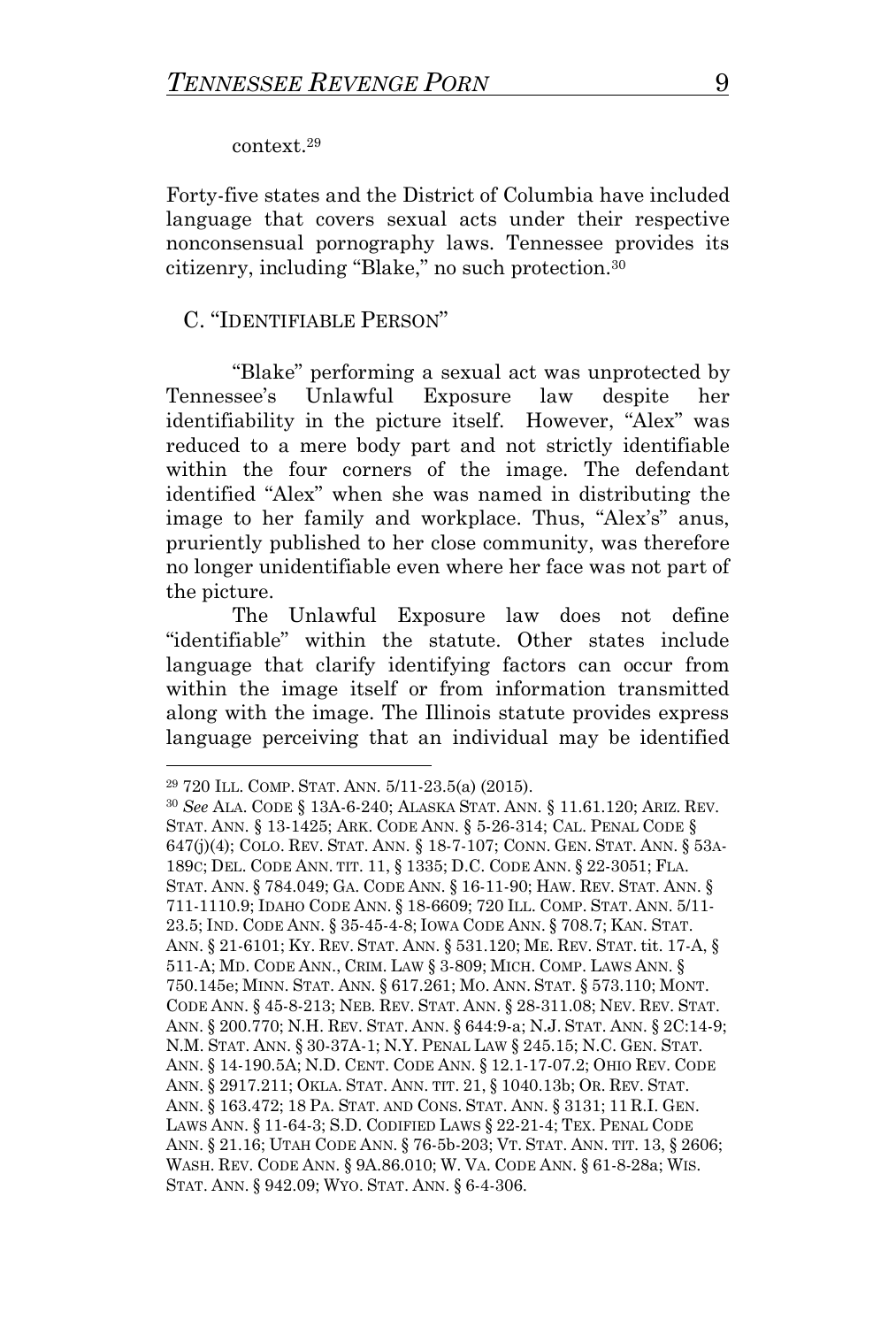through other means than recognition within the picture itself:

> (1) intentionally disseminates an image of another person:

> (B) who is identifiable from the image itself or information displayed in connection with the image.<sup>31</sup>

As Tennessee does not define "identifiability" within its statute, the language does not clarify if the identifiable nature of the person must come from the image itself. An individual may be recognized by the characteristics of their face or other physical features, tattoos, piercings, scars, hairstyle, clothing, etc. Law enforcement have systematically used tattoo and trait data collection since the 1800s in England.<sup>32</sup> What is unclear, and not within the four corners of the statute, is the use of extrinsic information to identify a person within a photograph.

If a disgruntled former intimate partner shares an image of a victim's genitals, buttocks, or breasts as disembodied parts, there is generally little to identify them as belonging to a particular person. Attributes such as pigmentation, size, or other characteristics are not readily known to the general public or one's social circle and would be unlikely to assert identifiability. However, should the same former partner include the caption, "That no good cheating rat, ex-boyfriend," the identifiability factor increases significantly. Certainly one's friends, family, work colleagues, neighbors, and other parties would have a much higher likelihood of determining the victim's identity.

1. IDENTIFICATION BY OTHER MEANS

The most expedient way for Tennessee's Unlawful Exposure statute to bolster the identifiable person factor is amending the statute to include "information disseminated with the image itself," as Illinois and other states have codified. Barring such an amendment, a victim should be allowed to self-identify they are depicted in the image

. . .

<sup>31</sup> 720 Ill. Comp. Stat. Ann. 5/11-23.5(b) (2015).

<sup>32</sup> Wayne A. Logan, *Policing Identity*, 92 B.U. L. REV. 1561, 1570 (2012).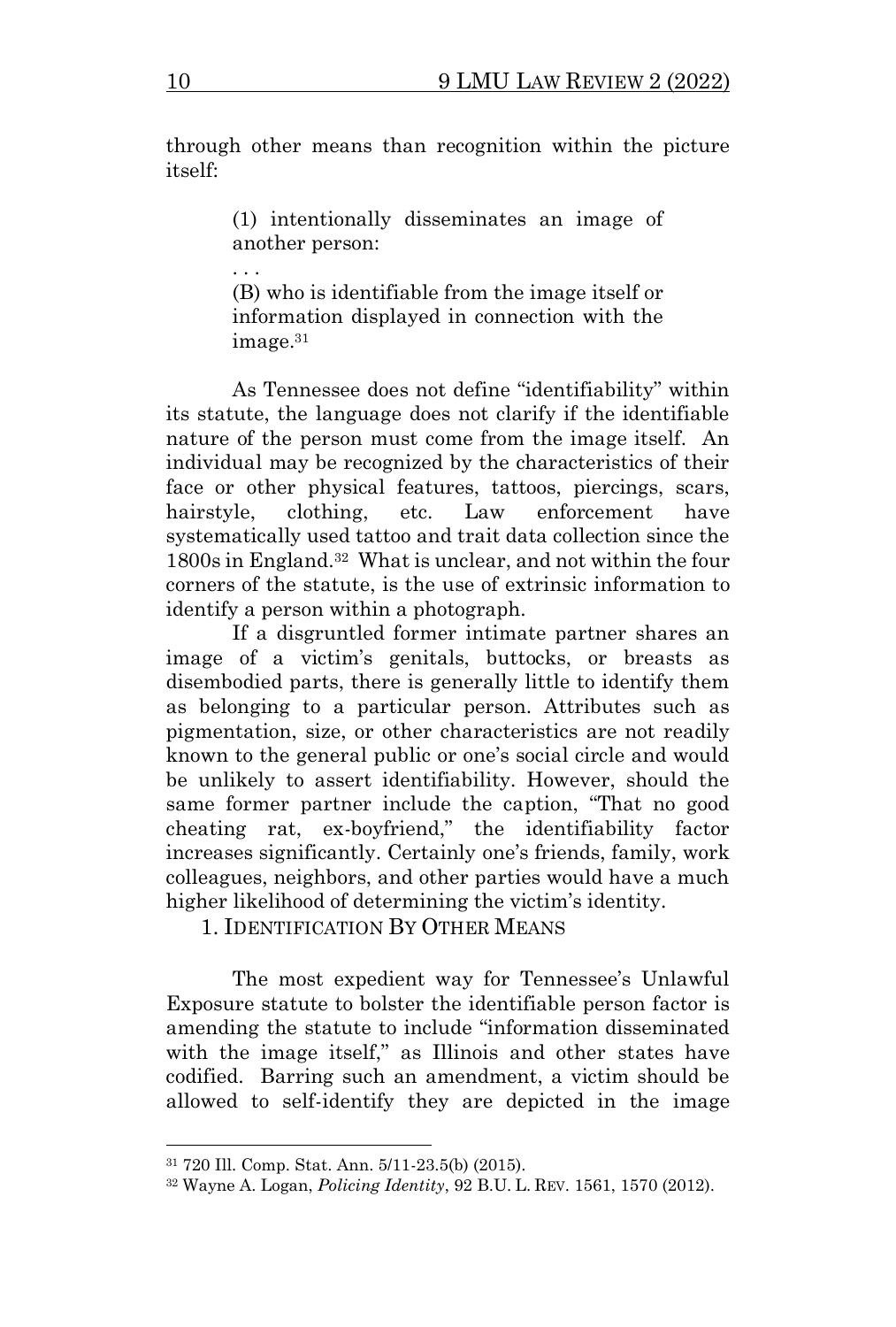distributed without their consent.

Crime scene and forensic photographs often show close-up views of injuries or body parts that are not strictly identifiable as a victim's from the image itself. Tennessee Rules of Evidence allow identification of evidence to be determined from authentication by a witness or an unbroken chain of custody.<sup>33</sup> "Testimony of a Witness with Knowledge" is expressly stated as an authentication example that conforms with the requirements of the rule.<sup>34</sup> Where a victim can authenticate the identity of stolen items as belonging to him, so too should a victim of Unlawful Exposure be able to authenticate he or she is shown in an intimate picture.<sup>35</sup> Within the Advisory Notes (7. Photographs) of Tenn. R. Evid. 901, a case is referenced regarding the admissibility of photographs and evidence of identity stating:

> We . . . conclude that the jury appropriately could have considered the photographs as evidence of identity, despite the State's failure to present proof that the person in the photographs is the defendant. Photographs, such as those admitted in this case, have been described as recorded real evidence. Cohen, Paine & Sheppeard, *Tennessee Law of Evidence*, § 401.9, p. 83 (2d Ed.1990). If properly authenticated, such recordings constitute real evidence from which a trier of fact is able to draw a firsthand sense impression of the facts, as opposed to evidence which serves merely to report to the trier of fact the secondhand sense impression of others. *Id*. at p. 82; see also Strong, 2 McCormick On Evidence, § 212, p. 3 (4th Ed.1992); Graham, *Handbook of Federal Evidence*, § 401.2, p. 147–48 (3rd Ed.1991).<sup>36</sup>

Where photographs are authenticated as an accurate

<sup>33</sup> Tenn. R. Evid. 901

 $34$  *Id.*, at (b)(1)

<sup>35</sup> *See Sneed v. State*, 498 S.W.2d 626, 628 (Tenn. Crim. App. 1973); *State v. Banks*, 564 S.W.2d 947,

<sup>949 (</sup>Tenn. 1978).

<sup>36</sup> *State v. Williams*, 913 S.W.2d 462, 466 (Tenn. 1996).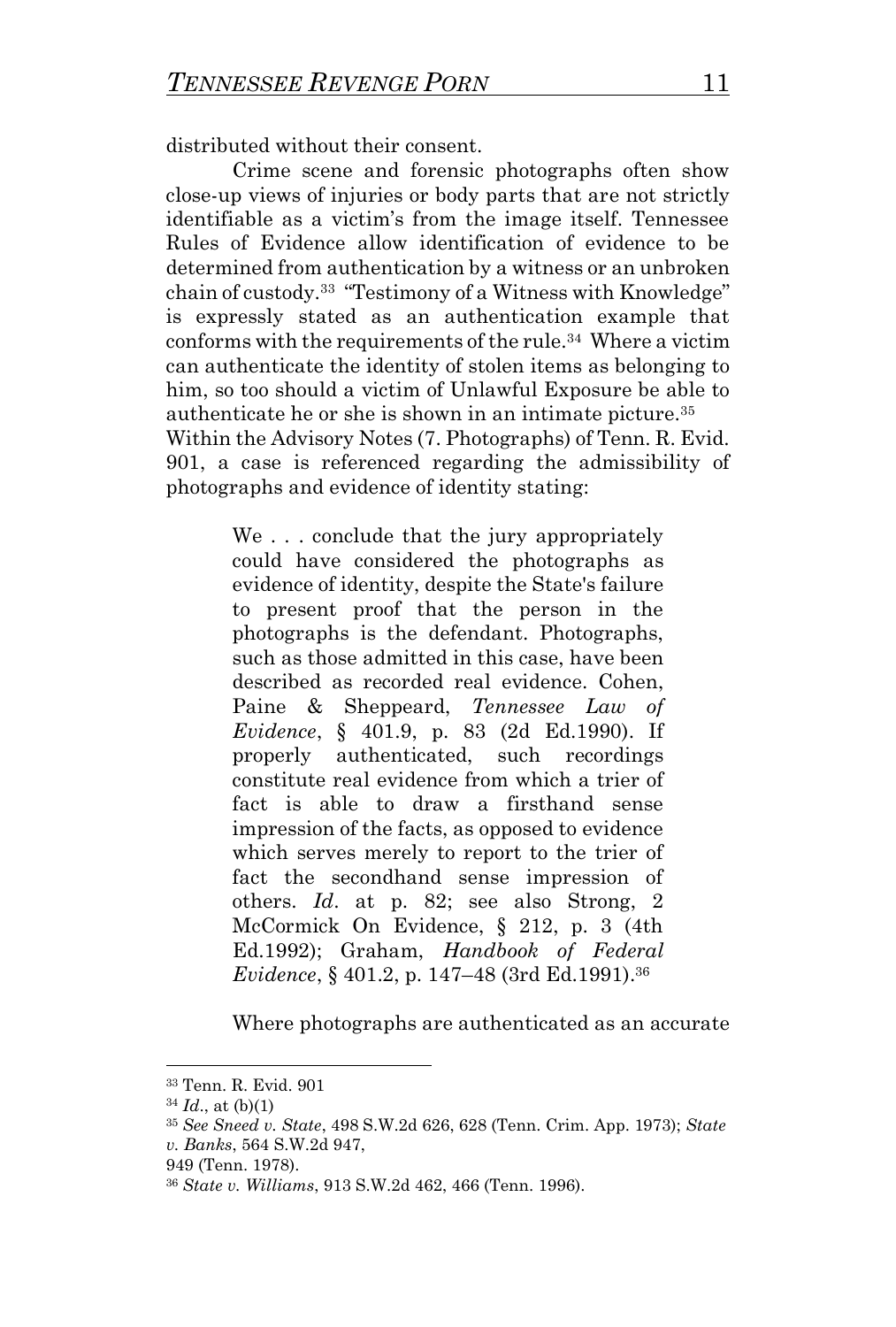portrayal by a witness, jurors may make a first-hand sense impression with the evidence at hand. Proving identifiability of the individual in the picture is not a requirement for a jury to weigh the evidence.

## 2. "IDENTIFIABLE PERSON" REMOVED FROM STATUTORY LANGUAGE

The term "identifiable person" is used alone in the language of Unlawful Exposure, orphaned from any additional context. However, a similar Tennessee statute exists on dissemination of private photographs which provides insight into the importance of language. Tenn. Code Ann. § 39-13-605, Photographs; Dissemination, provides similar protections for individuals whose images were taken unaware and without their consent (*i.e.,* hidden camera pictures). Unsuspecting victims of this crime were captured via concealed cameras. Such photographs would "offend or embarrass an ordinary person if such person appeared in the photograph."<sup>37</sup> However, the original wording of the statute as created in 1994 stated the following:

> As used in this section, unless the context otherwise requires, "photograph" means any photograph or photographic reproduction, still or moving, or any videotape or live television transmission of any individual *so that the individual is readily identifiable* [emphasis added].<sup>38</sup>

In 2010, the state legislature amended the wording of the statute noting:

> SECTION 2. Tennessee Code Annotated, Section 39–13–605(b), is amended by deleting the words "so that the individual is readily

<sup>37</sup> TENN. CODE ANN. § 39-13-605(a)(1) (2018).

<sup>38</sup> INVASION OF PRIVACY, 1994 Tennessee Laws Pub. Ch. 970 (H.B. 2276).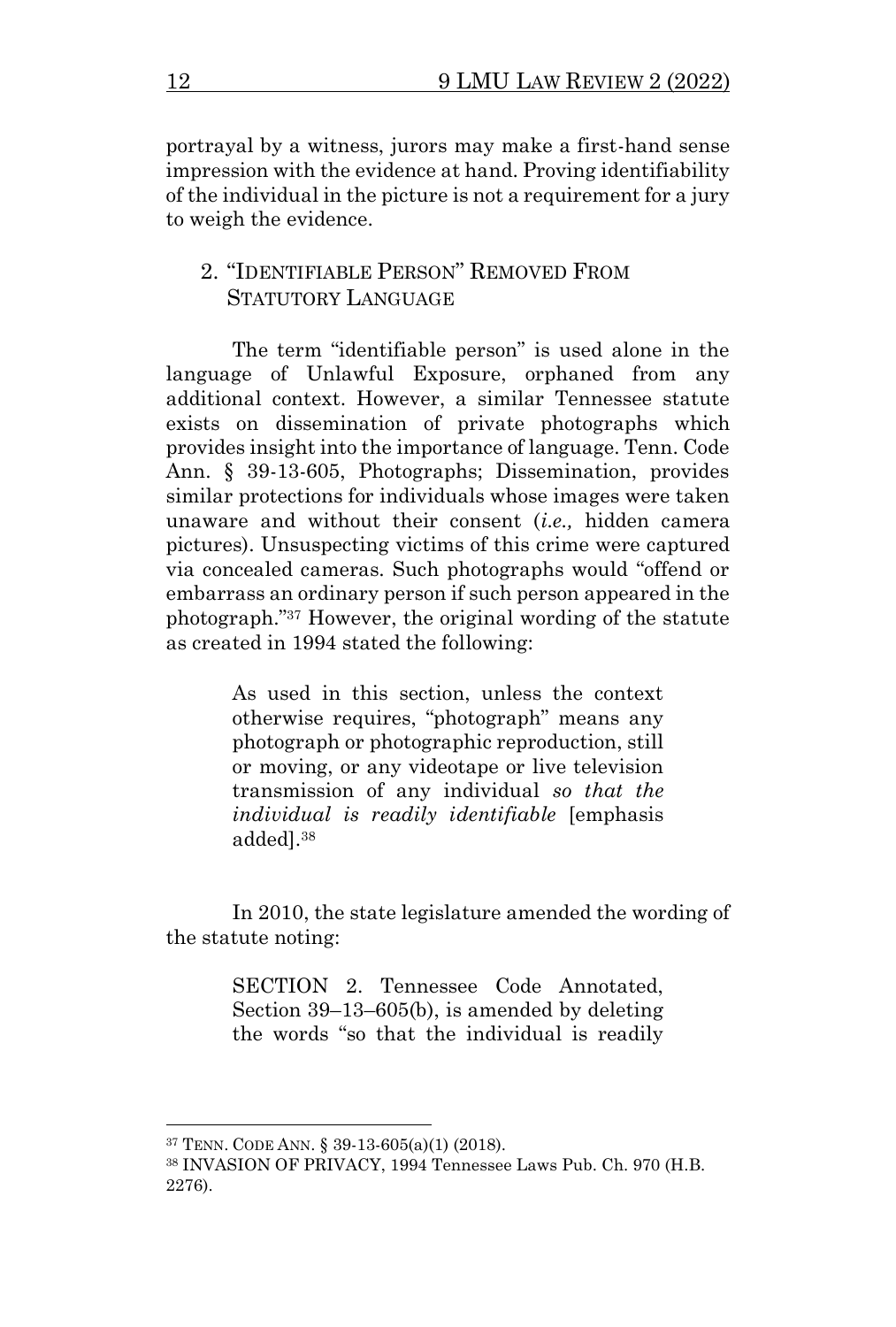identifiable".<sup>39</sup>

No discussion was saved within the Session Minutes as to why the change was enacted, but beginning January 1, 2011, the new statutory language erasing "readily identifiable" was enacted into state law.<sup>40</sup> The Bill Summary states:

> Criminal Offenses - As introduced, deletes the requirement that a person being photographed must be readily identifiable in order for the offense of unlawful photographing to be committed. - Amends TCA Title 39.

> Under present law, "photograph" means any photograph or photographic reproduction, still or moving, or any videotape or live television transmission of any individual so that the individual is readily identifiable. This bill removes that requirement that the individual be "readily identifiable" from the definition of photograph for purposes of the above described offense.<sup>41</sup>

The main difference between Unlawful Exposure ("revenge porn") and Photographs; Dissemination ("hidden camera"), predicates on who took the photograph and the consent of the victim. The expectation of privacy, capture of intimate photographs, and lack of prior consent to distribute are similar elements between the two statutes. The Tennessee General Assembly purposefully removed the "identifiable" language within the "hidden camera" statute. While this change does not provide a definition of what "identifiable" means for Tenn. Code Ann. § 39-17-318 ("revenge porn"), it does give weight that the legislature clearly intended to remove the identifiability factor from intimate pictures *taken* by another without consent. No realistic barrier exists where the same standard cannot be applied to consensual, intimate pictures that are *distributed*

<sup>39</sup> CRIMES AND OFFENSES--ABUSE--RESIDENTIAL CARE FACILITIES, 2010 Tennessee Laws

Pub. Ch. 1124 (S.B. 3219).

<sup>40</sup> Tennessee Senate Journal, 2010 Reg. Sess. No. 50 (West).

<sup>41</sup> Tennessee Bill Summary, 2010 Reg. Sess. S.B. 3219 (West).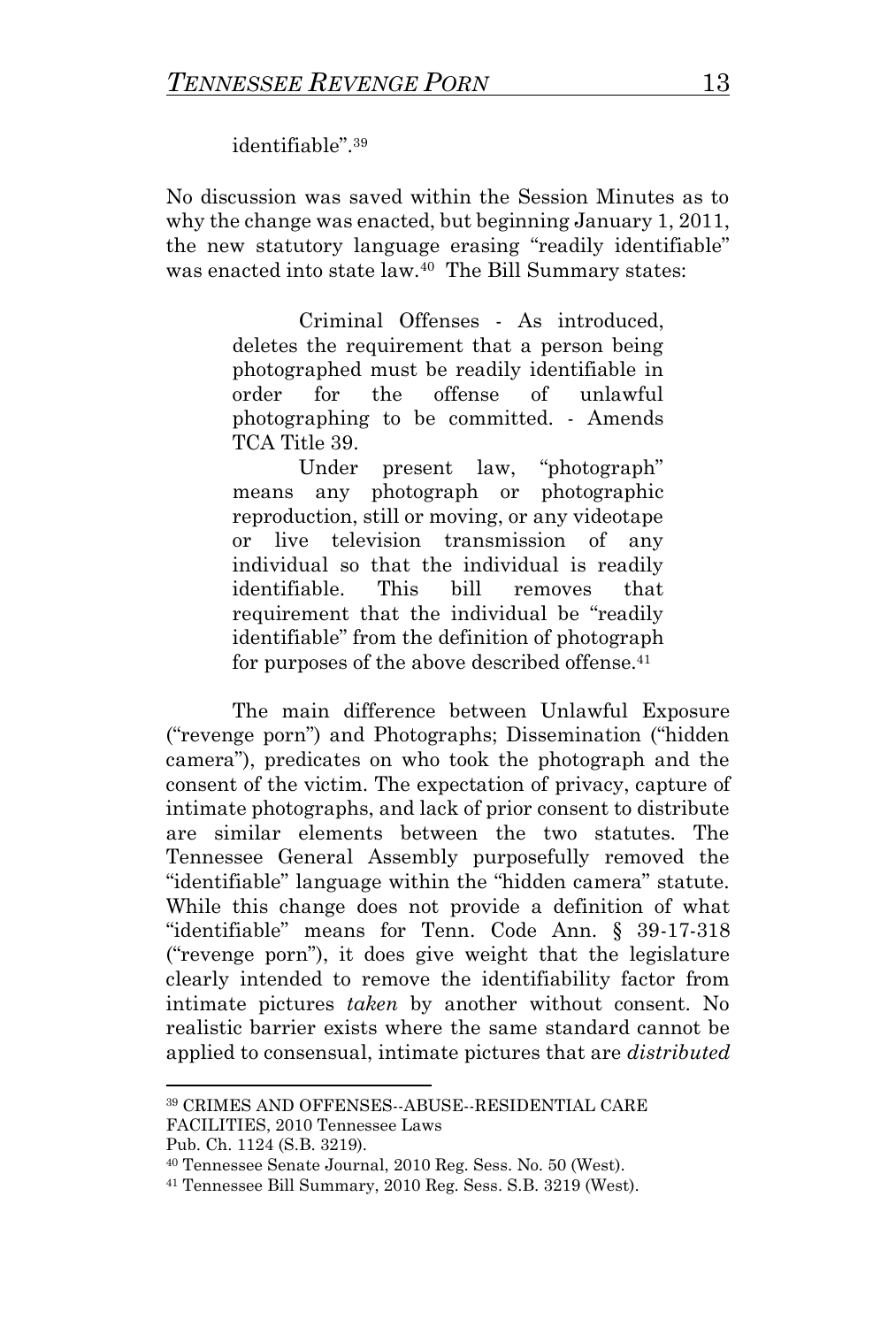without consent.

#### D. STATE AND FEDERAL STATUTES

A survey of the United States notes forty-eight states and the District of Columbia have enacted nonconsensual pornography laws in varying capacities.<sup>42</sup> These state laws comprise a hodgepodge of different statutory language approaches and standards between them, with some states (notably Illinois) providing model standards for a robust, meaningful law. Two states without active nonconsensual pornography statutes are Massachusetts and South Carolina.<sup>43</sup> No Federal law currently offers protection for nonconsensual pornography victims.<sup>44</sup>

## III. CURING PROBLEM LANGUAGE IN UNLAWFUL **EXPOSURE**

As shown with Tennessee's "Hidden Camera" law, amendments can and should be made to statutory language as problems become evident. Three particular areas within Tennessee's Unlawful Exposure statute should be addressed to improve viability of the law and to provide more substantive protection to victims who currently fall outside the range of the plain language, such as "Alex" and "Blake."

### A. "IDENTIFIABLE PERSON" STANDARD

As discussed in previous sections, Tennessee has an identity problem with the statutory language of "identifiable person" as a standalone phrase. With no definition within the law to support context, judges and juries must look to the plain language when weighing evidence. Where one judge has already found it problematic to determine the identity of the victim outside the four corners of the image, it is axiomatic other judges could find they are also limited. There are no appellate rulings to provide the context and contour of the law other than how it is written.

Self-identity and authentication of images under

<sup>42</sup> CCRI., *supra* note 3.

<sup>43</sup> *Id*.

<sup>44</sup> Franks, *supra* note 27, at 1293-1294.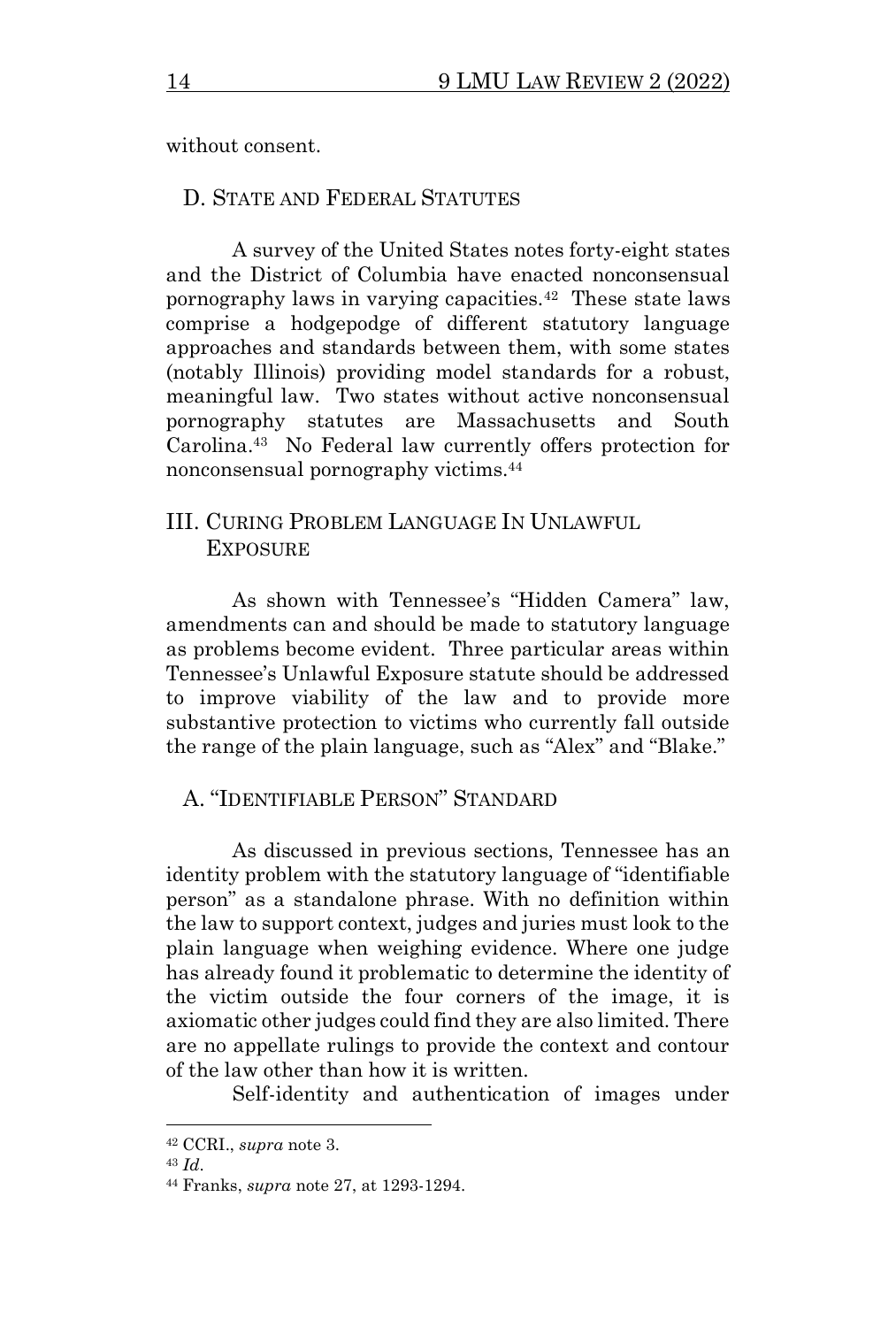Tenn. R. Evid. 901 and previously noted case law could provide an avenue for judges to allow introduction of the evidence, but judges could also as easily determine plain statutory language trumps the evidentiary rule. Far better for an amendment to the Unlawful Exposure law clarify "identifiable person" and expand the language to include identifying information accompanying the distributed image. With such an expansion of the language, "Alex" and others in similar situations would be more likely to receive realistic protection under this law.

Co-opting the Cyber Civil Rights Institute's (CCRI) Model State Law, the change from the current statutory language could be as simple as updating "identifiable person" to "another person who is identifiable from the image itself or information displayed in connection with the image."<sup>45</sup> This adjustment would help ensure that random body parts and headless torsos in intimate images can identify victims without relying solely on the image itself, but also by the names or relationships established in words or symbols transmitted along with the picture.

## B. EXPAND LANGUAGE TO INCLUDE SEXUAL ACTS

It is incomprehensible that sexual acts are markedly absent from the Unlawful Exposure language, however Tennessee is not the only state to lapse their duty to protect victims in this manner. Indeed, nearly all states who have nonconsensual pornography laws do include sexual acts and activity language, placing Tennessee in a tiny, ignominious minority along with Louisiana and Virginia.<sup>46</sup>

As with the identifiable person factor, the addition of language to the statute is a comparatively easy change, but one which is absolutely vital. Tennessee's unlawful exposure law currently has a huge gap where sexual acts are not expressly covered in the statute. CCRI's Model State Law suggests "'Sexual act' includes but is not limited to masturbation; genital, anal, or oral sex; sexual penetration with objects; or the transfer or transmission of semen upon any part of the depicted person's body."<sup>47</sup>

<sup>45</sup> *Id*., at 10.

<sup>46</sup> *supra* note 28

<sup>47</sup> Franks, *supra* note 22, at 11.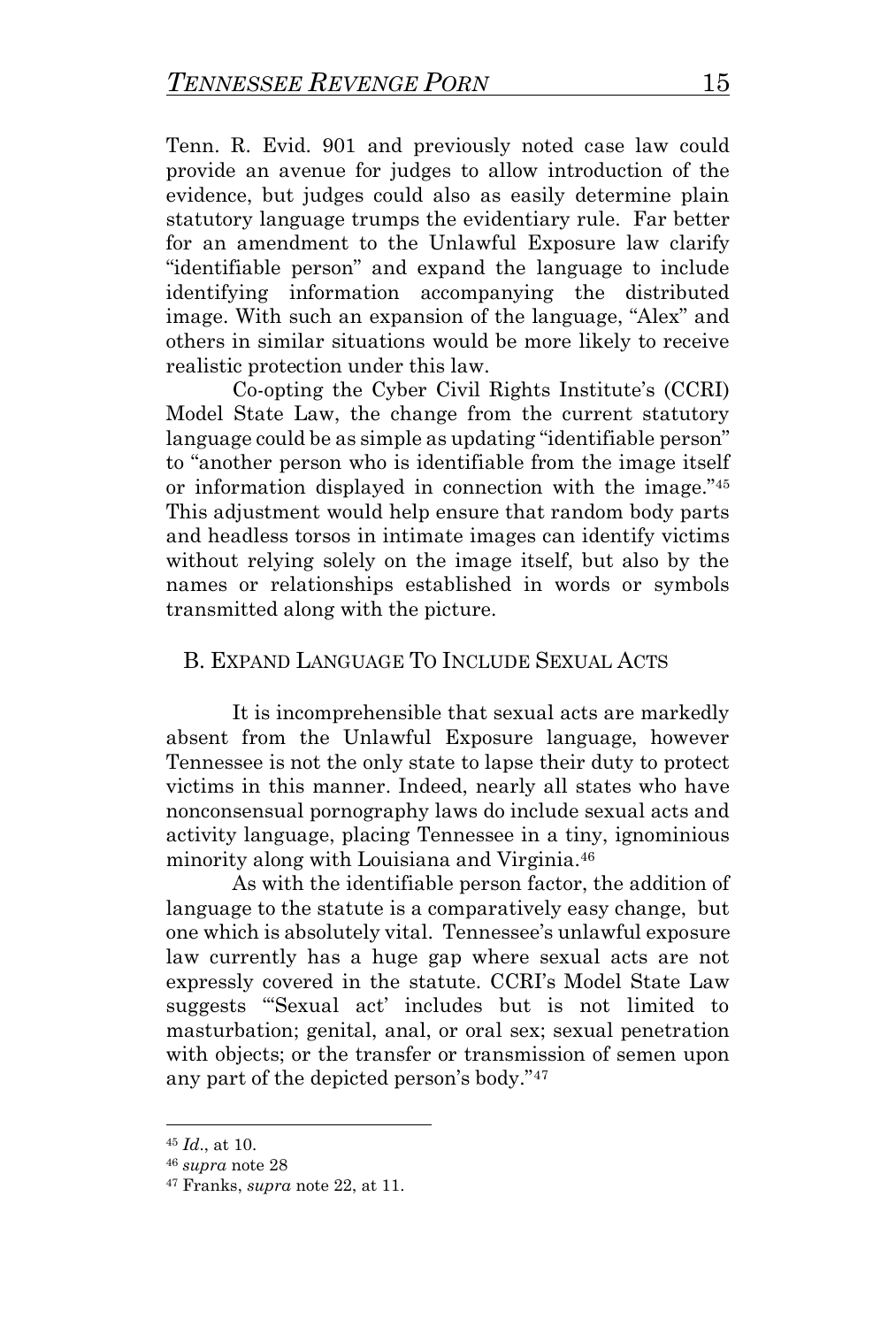### C. *MENS REA* AND MOTIVE

Unlawful Exposure requires the victim prove a defendant's intent to cause significant emotional distress as an essential element. This element can be a prohibitive bar where a victim must substantiate a defendant's thoughts or intentions when distributing nonconsensual pornography. A victim should not be required to establish an emotional injury where the true harm is to their privacy. CCRI suggests a standard where the actor "knows or recklessly disregard[s] the risk that the depicted person has not consented to such disclosure."<sup>48</sup>

Utah passed their original Distribution of an Intimate Image law in 2014.<sup>49</sup> In 2019, Utah passed an amendment curing the problematic "intentional" language. "This bill: changes the intent provisions for the crime of distribution of an intimate image from intent to cause emotional distress to knowing that the distribution would cause a reasonable person emotional distress."<sup>50</sup>

Tennessee could amend the current Unlawful Exposure law with similar wording with either of the referenced changes above. That action would remove the burden of proving a defendant's "intent to harm," and retire the trope that victims must suffer in order to have their privacy violated.

#### IV. CONCLUSION

Tennessee has joined the majority of states providing some protection for nonconsensual pornography to victims. Victims have an avenue to pursue justice where they have been wronged by "revenge porn." However, many other victims are left without recourse where the statutory language simply does not cover their specific situations. Tennessee has the ability to cure these deficiencies in the law through the amendment process, and provide a robust, protective law that may give victims peace of mind and

<sup>48</sup> *Id*.

<sup>49</sup> U.C.A. 1953 § 76-5b-203 (2014).

<sup>50</sup> CRIMINAL CODE AMENDMENTS, 2019 Utah Laws H.B. 270 (West's No. 376)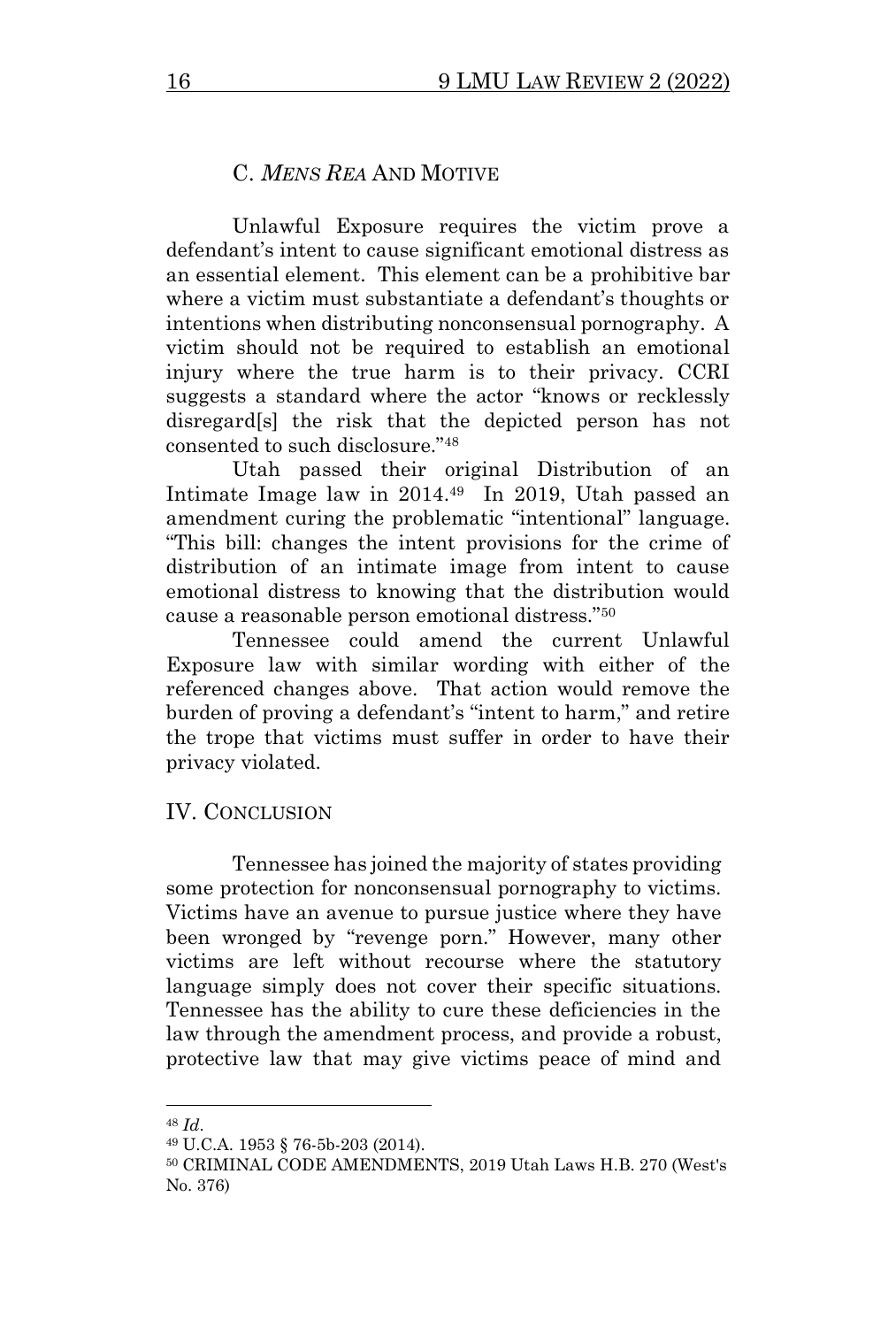defendants a healthy reason to pause before pushing send.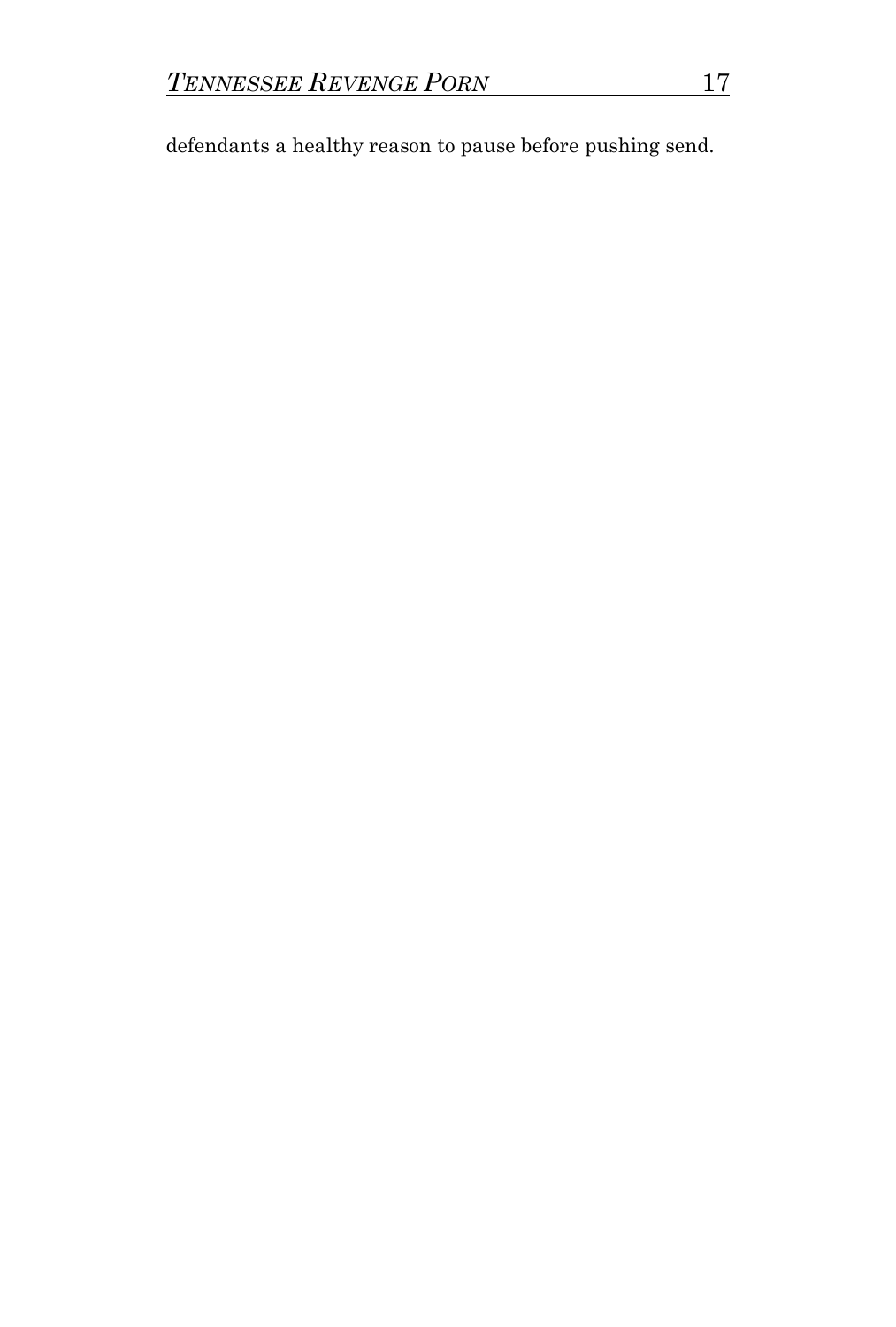#### APPENDIX

Suggestions to amend *Tennessee Code Annotated* Section 39- 17-318, relative to criminal offenses. Strikethrough text of original statutory language along with the italicized text of appended language.

*(a)* A person commits unlawful exposure who, with the intent to cause emotional distress *knowing that the distribution would cause a reasonable person emotional distress*, *knowingly or recklessly* distributes an image of the intimate part or parts of another identifiable person if:

> *(1) Where* the image was photographed or recorded under circumstances where the parties agreed or understood that the image would remain private; and (2) *Who is engaged in a sexual act or whose intimate part or parts are exposed.* The person depicted in the image suffers emotional distress

(b) As used in this section:

(1) "Emotional distress" has the same meaning as defined in § 39-17-315; and

*(2)* "Intimate part" means any portion of the primary genital area, buttock, *anus*, or any portion of the female breast below the top of the areola that is either uncovered or visible through less than fully opaque clothing.

*(3) "Identifiable person" is a person who is identifiable from the image itself or information displayed in connection with the image.*

(4) *"Sexual act" includes but is not limited to masturbation; genital, anal, or oral sex; sexual penetration with objects; or the transfer or transmission of semen upon any part of the depicted person's body .* 

(c) Nothing in this section precludes punishment under any other section of law providing for greater punishment *or any applicable civil action*.

*(d)* A violation of subsection (a) is a Class A misdemeanor.

*(e) Exceptions: This section does not apply to*

*(1) Images involving voluntary exposure in public or commercial settings; or Disclosures made in the public interest, including but not limited to the reporting of unlawful conduct, or the lawful and common practices*